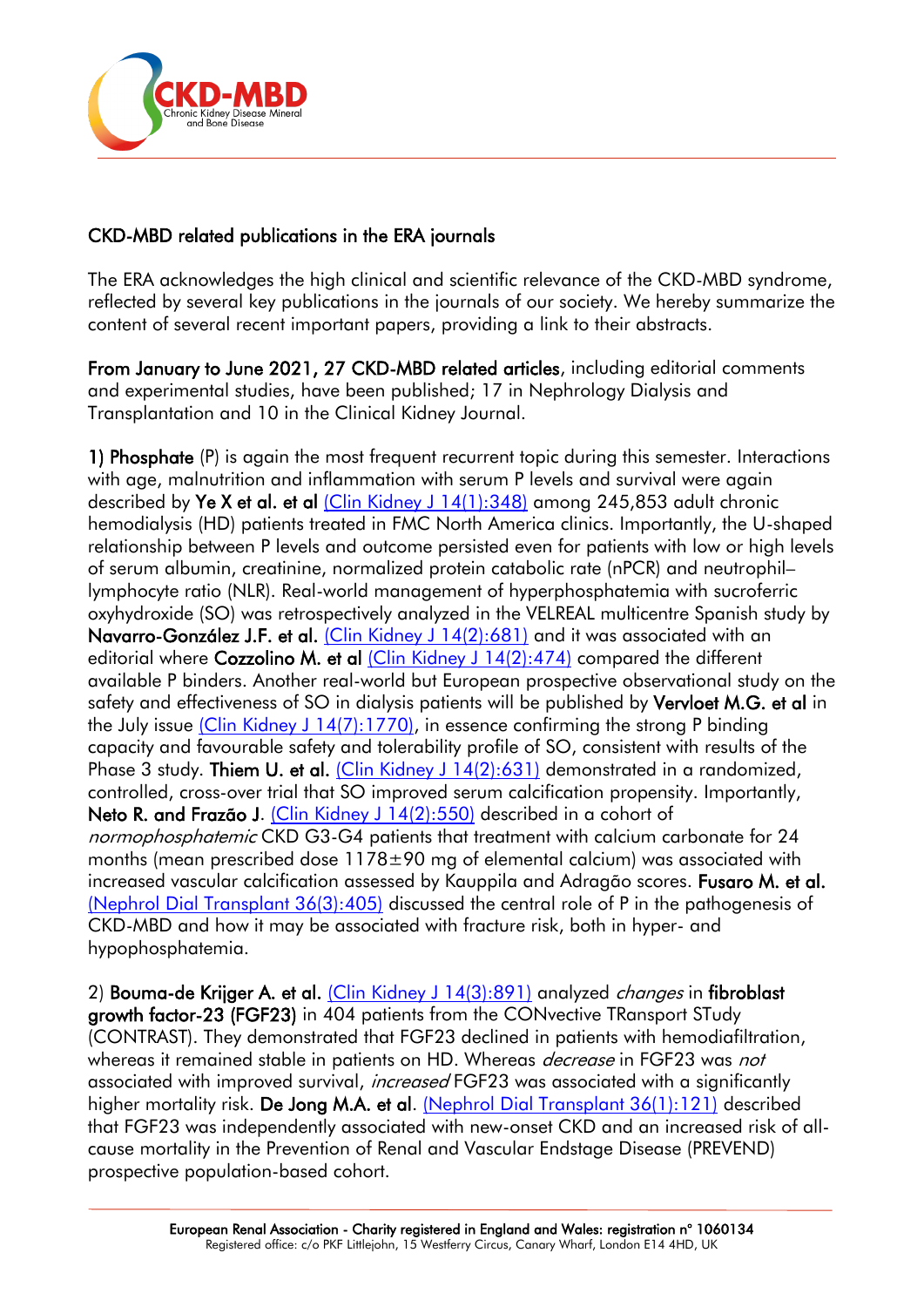

3) Regarding serum levels of calcium and P, these were retrospectively analyzed during the first 90 days after *kidney transplantion* by Chevarria J. et al. [\(Clin Kidney J 14\(4\):1106\).](https://academic.oup.com/ckj/article/14/4/1106/5842236) Whereas hypophosphataemia and hypercalcaemia were common occurrences post-kidney transplant (86.3 and 36.1%, respectively), and risk factors for these derangements were described, the authors did *not* find differences in death-censored graft failure or all-cause mortality. In addition to describing a patient with sarcoidosis associated hypercalcemia, Iwazu Y. et al. [\(Clin Kidney J 14\(1\):421\)](https://academic.oup.com/ckj/article/14/1/421/5543531) described increased serum FGF23 and calciprotein particle levels, suggesting that a disturbed P metabolism may also be present in this disease. A post hoc analysis from a randomized controlled clinical trial by **Bressendorff I. et al.** [\(Nephrol Dial Transplant 36\(4\):713\)](https://academic.oup.com/ndt/article-abstract/36/4/713/5640484?redirectedFrom=fulltext) described the effect of increasing *dialysate* magnesium on calciprotein particles, inflammation and bone markers. Clinical features and outcomes of patients from the Australian Calciphylaxis Registry was published by Ruderman I. et al. [\(Nephrol Dial Transplant 36\(4\):649\).](https://academic.oup.com/ndt/article-abstract/36/4/649/5681451?redirectedFrom=fulltext)

4) An European Consensus Statement on the diagnosis and management of osteoporosis (OP) in CKD stages G4-G5D was published by Evenepoel P. et al. [\(Nephrol Dial Transplant](https://academic.oup.com/ndt/article/36/1/42/5938134)  [36\(1\):42\)](https://academic.oup.com/ndt/article/36/1/42/5938134) on behalf of the European Renal Osteodystrophy (EUROD) work subgroup, and the committee of Scientific Advisors and National Societies of the International Osteoporosis Foundation. In the report by Aleksova J. et al. [\(Nephrol Dial Transplant 36\(3\):543\),](https://academic.oup.com/ndt/article-abstract/36/3/543/5614386?redirectedFrom=fulltext) the authors found, using advanced hip analysis, that patients with end-stage kidney disease (ESKD) had lower mean±SD cortical thickness at the femoral neck and shaft, and buckling ratios were higher, compared with controls, indicating greater femoral neck instability. Therefore, it was suggested that these parameters should be assessed for incident fracture prediction and targeting treatment. Interestingly, in a nested case-control study by Song S.H. et al. [\(Nephrol Dial Transplant 36\(4\):722\),](https://academic.oup.com/ndt/article-abstract/36/4/722/6047010?redirectedFrom=fulltext) bisphosphonate users had a significantly reduced risk of *graft* failure than did non-users. Clinical practice points on the assessment of bone disease in children with CKD Stages G2-G5D were published by Bakkaloglu S.A. et al [\(Nephrol Dial Transplant 36\(3\):413\)](https://academic.oup.com/ndt/article-abstract/36/3/413/5948936?redirectedFrom=fulltext) on behalf of the CKD-MBD and Dialysis working groups of the European Society for Paediatric Nephrology and the ERA-EDTA CKD-MBD working group. Finally, how and when to assess bone mineral density and bone quality in CKD patients was reviewed but Khairallah P. et al. [\(Nephrol Dial Transplant 36\(5\):774\),](https://academic.oup.com/ndt/article-abstract/36/5/774/5609143?redirectedFrom=fulltext) and the need of revitalization of bone biopsies in CKD was stressed by Mazzaferro S. and Pasquali M. [\(Nephrol Dial Transplant 36\(2\):202\).](https://academic.oup.com/ndt/article-abstract/36/2/202/5981972?redirectedFrom=fulltext)

5) Regarding secondary hyperpathyroidism, Tabibzadeh N et al (Nephrol Dial Transplant [36\(1\):160\)](https://academic.oup.com/ndt/article/36/1/160/5929333) demonstrated from the Dialysis Outcomes and Practice Patterns Study (DOPPS) (Phases 4–6 data) that increased PTH before HD start predicted a higher PTH level 9– 12 months later, despite greater use of active vitamin D and calcimimetics. Authors concluded that more targeted PTH control during non-dialysis CKD may influence outcomes during HD. Arenas M.D. et al. [\(Clin Kidney J 14\(3\):840\)](https://academic.oup.com/ckj/article/14/3/840/5734680) described that the lack of adherence to cinacalcet is a possible cause of the apparent lack of response to oral calcimimetics and that the use of etelcalcetide ensures compliance and control of secondary hyperparathyroidism in both non-adherent and adherent patients. Cavalier E. (Nephrol Dial [Transplant 36\(3\):426\)](https://academic.oup.com/ndt/article-abstract/36/3/426/5570308?redirectedFrom=fulltext) wonders what a PTH of 300 pg/mL actually means. Finally, a correction to the 2016 article ["Con: Nutritional vitamin D replacement in chronic kidney](https://academic.oup.com/ndt/article/31/5/706/1752246)  disease and end-[stage renal disease"](https://academic.oup.com/ndt/article/31/5/706/1752246) was published [\(Nephrol Dial Transplant 36\(3\):566\).](https://academic.oup.com/ndt/article/36/3/566/5899888) A minus sign was inadvertently omitted.